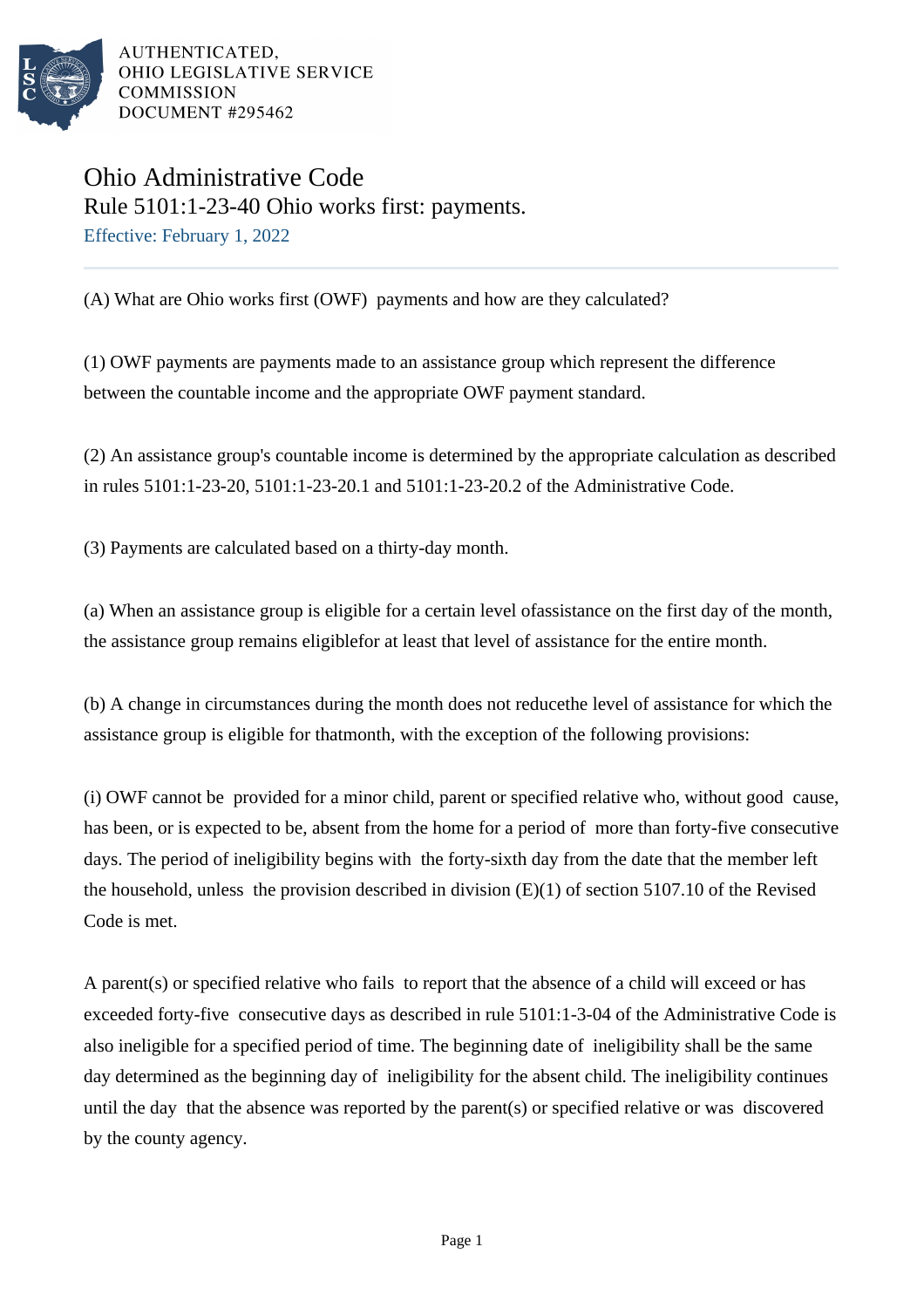

(ii) A child who was eligible for, and receiving OWF benefits on the first of the month, and who is removed from the assistance group during the month and placed in IV-E foster care, is not eligible to receive both OWF and IV-E foster care in that month, unless the provision described in division  $(E)(1)$  of section 5107.10 of the Revised Code is met.

(B) How is the beginning date of OWF eligibility determined?

(1) OWF eligibility shall not begin prior to the date of application.

(2) When all OWF eligibility factors have been verified and the verifications indicate that all OWF eligibility factors were met prior to the date of verification, OWF eligibility begins on the date all eligibility factors were met.

(3) When all OWF eligibility factors have been verified and the verifications do not indicate the date on which all OWF eligibility factors were met, OWF eligibility begins on the date all eligibility factors were verified.

(4) Certain verified eligibility factors have special considerations that apply when determining if the eligibility factor has been met. As an eligibility factor:

(a) Pregnancy is met:

 $(i)$  When it is medically verified that the woman is at least in her sixth month of pregnancy; and

(ii) If born, the child would otherwise be eligible for OWF.

(b) The social security number requirement is met when the applicant provides or applies for a social security number.

(c) For newborns, the social security number requirement is met on the child's date of birth when the social security number is applied for but no later than the first day of the second month following birth or following the mother's discharge from the hospital.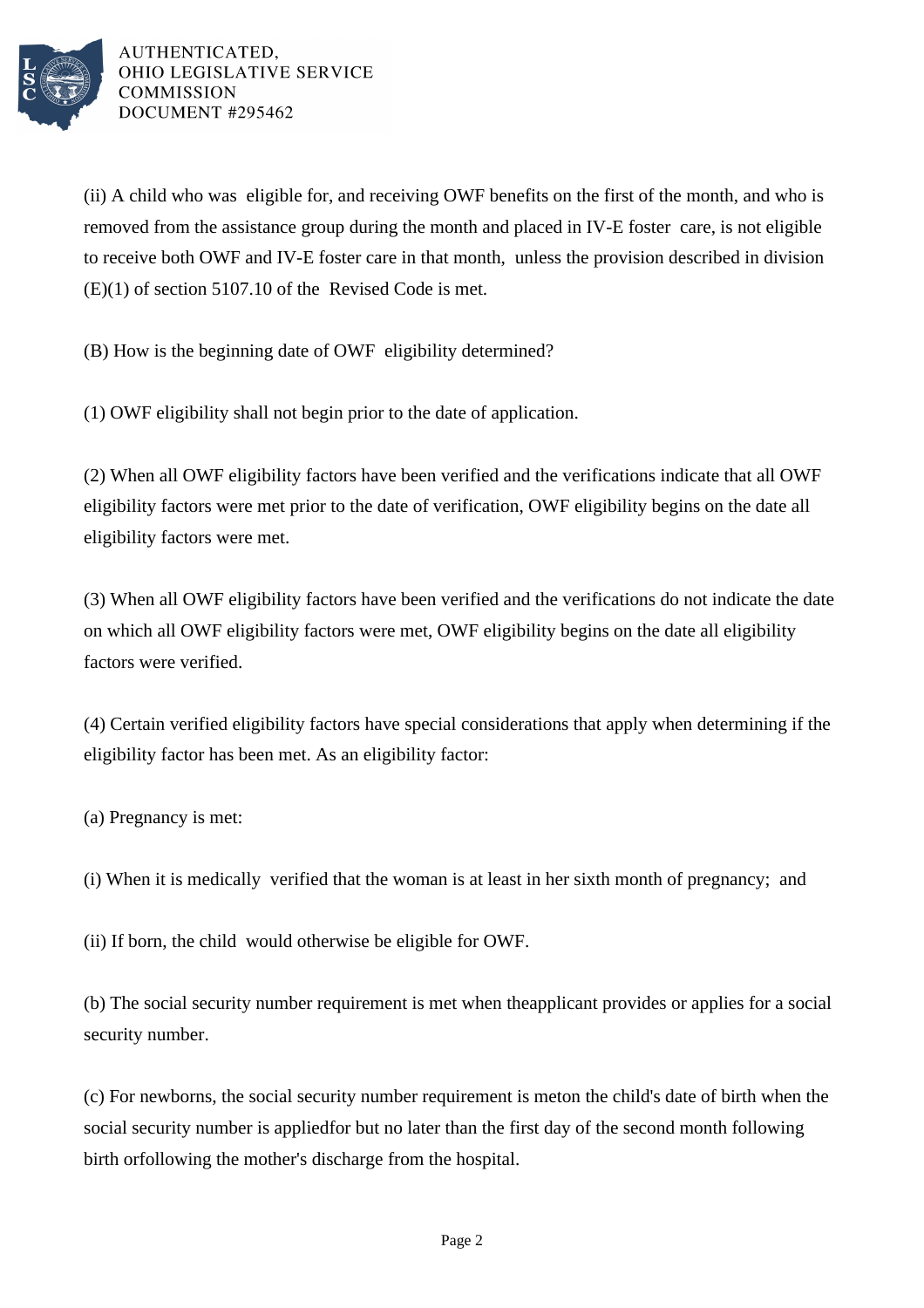

(d) For a teen parent who is required to enroll in school as a condition of OWF, the enrollment requirement is met on the date the individual enrolls in school.

(C) What happens when an individual is added to an existing OWF assistance group?

(1) An individual is considered to be a part of the assistance group as of the date that individual becomes a required assistance group member as described in rule 5101:1-23-10 of the Administrative Code and meets all eligibility requirements as described in this rule.

(2) When an individual is being added to the OWF case and all other eligibility factors are met, the beginning date of OWF is:

(a) The date the individual enters the home, when the reporting responsibilities as described in rule 5101:1-2-20 of the Administrative Code are met; or

(b) The date the change was reported to the county agency or the date the county agency becomes aware of the change, if the reporting responsibilities as described in rule  $5101:1-2-20$  of the Administrative Code are not met.

(c) For newborns being added to the OWF case, the beginning date of OWF is the date of birth, provided the reporting responsibilities are met.

(d) For specified relatives in need to be added to the OWF case, the beginning date of OWF is the date that assistance is requested.

(3) The county agency shall determine eligibility for the assistance group using the individual's needs and income from the date that the individual is a required assistance group member, or in the case of the specified relative in need, the date that the assistance is requested and all other eligibility factors are met.

(4) OWF can only be authorized for the period of time in which all eligibility factors have been met. For purposes of determining the beginning date of OWF, enumeration and child support assignment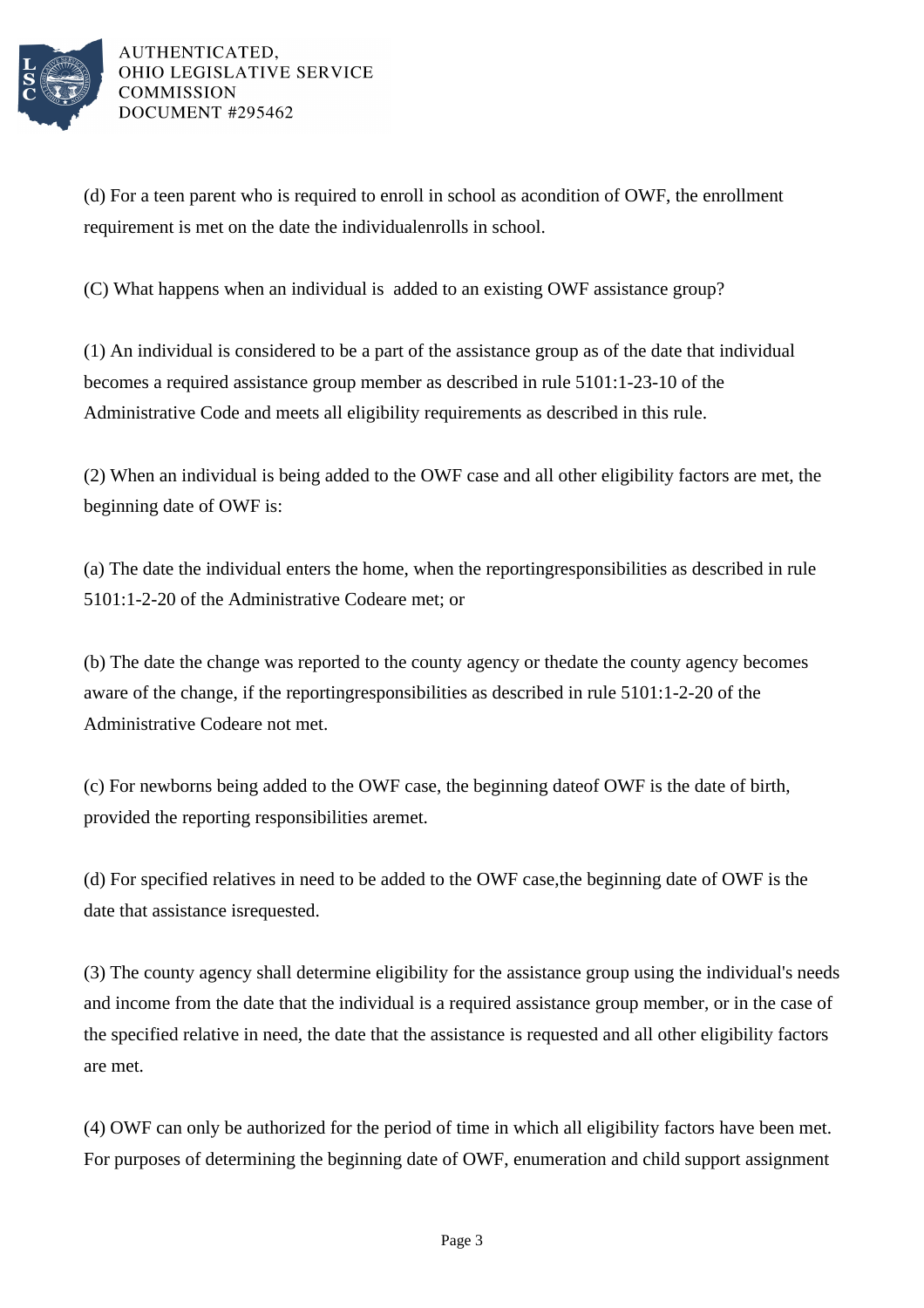

may be deemed to be met retroactive to the date the individual was a required assistance group member. The deeming of these eligibility requirements are only allowed when:

(a) The individual's presence in the home is reported to the county agency on a timely basis as described in rule 5101:1-2-20 of the Administrative Code; and

(b) The assistance group cooperates with the county agency in satisfying all required eligibility factors.

(5) When the assistance group fails to meet these conditions, the county agency shall not deem that enumeration and child support assignment requirements have been met.

(6) When the county agency receives verification from a hospital indicating that a child has been born, the county agency shall follow the provisions described in paragraph  $(C)(2)$  of this rule.

(D) What is concurrent receipt of assistance?

(1) Concurrent receipt of assistance is the receipt of OWF assistance by an assistance group under more than one public assistance grant in the same month. The receipt of public assistance, from two or more different states, for the same time period also constitutes concurrent receipt of assistance.

(2) An assistance group member shall not be eligible to receive or have his or her needs covered by OWF in more than one assistance group or more than one county in any given month. The exception to this provision is the removal of a child by a public children services agency, as described in section 5107.10 of the Revised Code. In these situations, OWF could be authorized for up to six payment months for the following assistance groups:

(a) The OWF assistance group where the child(ren) was removed from and an OWF assistance group where the child(ren) is placed; or

(b) The OWF assistance group where the child(ren) was removed from and a Title IV-E foster care assistance group where the child $(ren)$  is placed.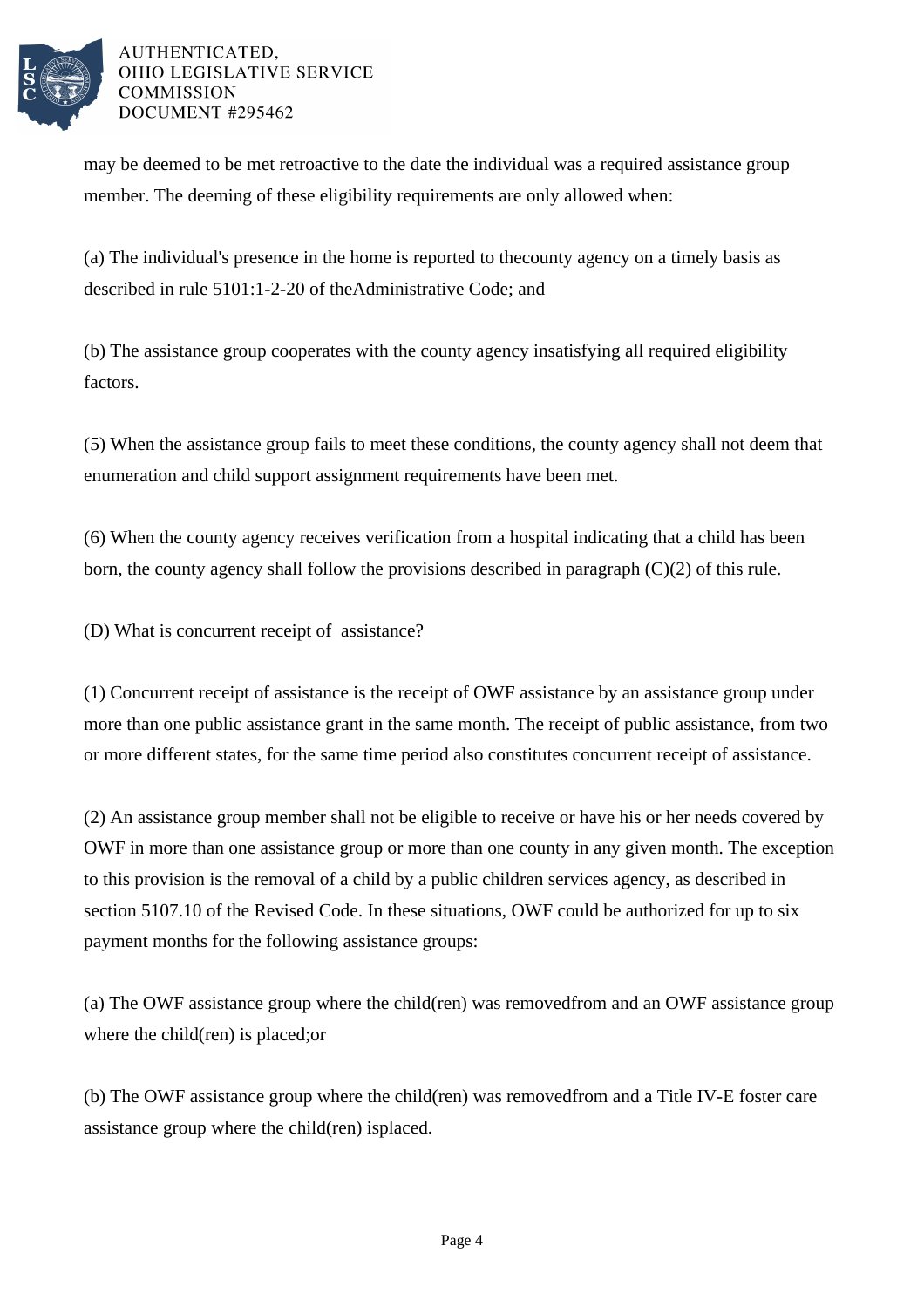

(3) An individual whose needs are met by the supplemental security income (SSI) program shall not be eligible to have his needs included in an OWF assistance group concurrently.

(4) An assistance group member is not ineligible for inclusion in a new assistance group solely because that member's needs are still included in a former assistance group. The county agency must determine at what point the assistance group member became ineligible for inclusion in the first assistance group. The county agency shall then determine eligibility and authorize assistance for the new assistance group. The fact that the assistance group member's needs have not been removed from the former assistance group shall not preclude eligibility or delay the beginning date of OWF for the new assistance group.

(5) When the assistance group is receiving or is believed to be receiving cash assistance from another state, the county agency shall determine at what point the assistance group became ineligible for cash assistance in the former state prior to approving OWF.

(E) What happens when an assistance group is eligible to receive less than ten dollars?

OWF shall not be authorized when the amount an assistance group is eligible to receive is at least one dollar but less than ten dollars per month.

(F) When are payments prorated and do time limits apply to a prorated month of benefits?

(1) The county agency shall prorate the OWF payment when an assistance group has eligibility for less than a full month's grant. Retroactive benefits may be authorized as the result of a hearing decision or court order or if OWF was erroneously denied, terminated, or delayed and corrective action is being taken.

(2) Support services (e.g., transportation) and learning, earning and parenting (LEAP) program's allowances are never prorated.

(3) Time limits, as described in rule 5101:1-23-01 of the Administrative Code are applicable for any prorated or retroactive OWF payment. The assistance group has the option to decline a prorated month of benefits.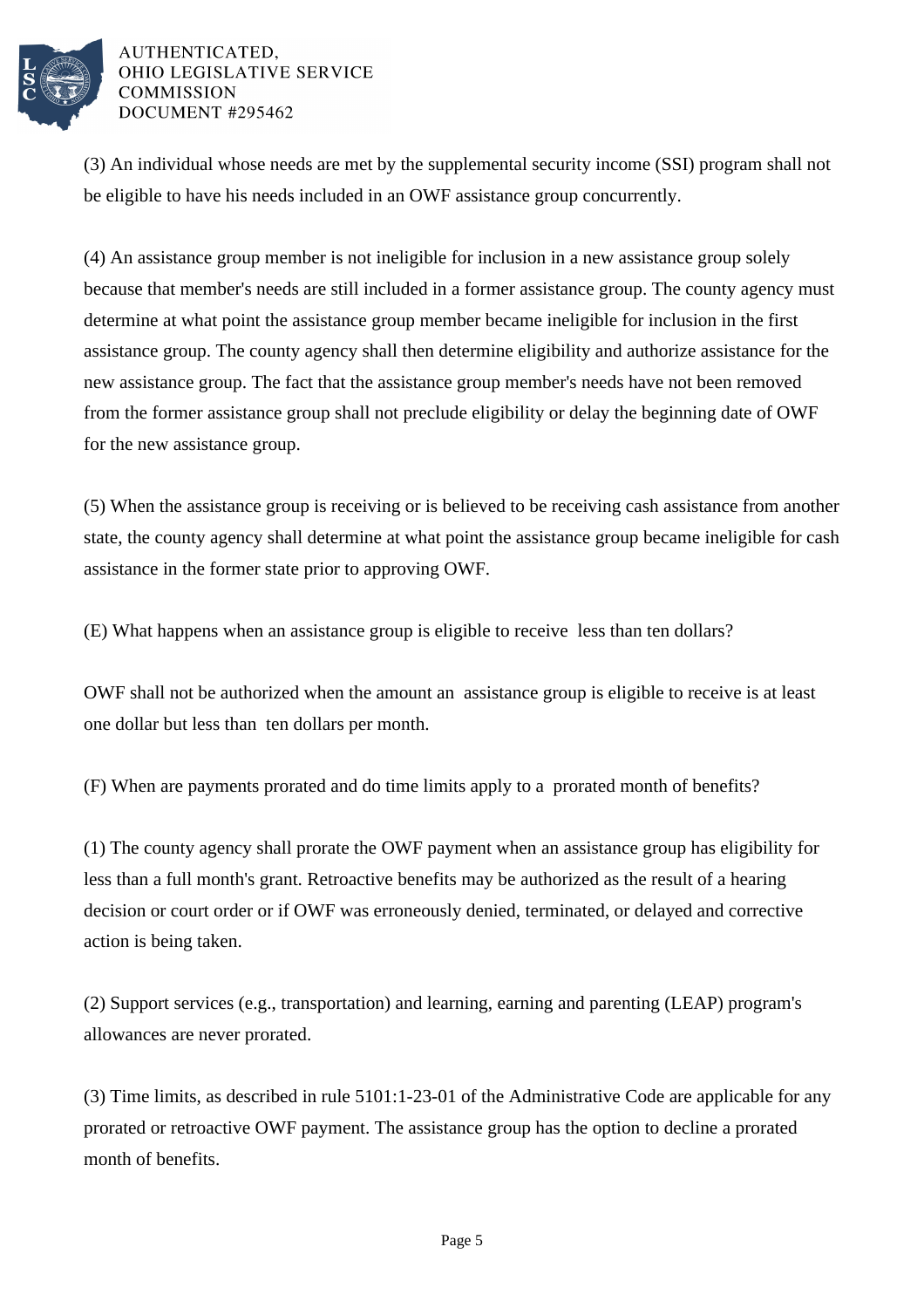

(G) How is the OWF payment delivered?

Subject to the limitations provided in 42 U.S.C. 608 (10/2012) OWF payments are delivered unconditionally to the parent, specified relative, legal custodian or legal guardian, except as described in paragraph (I) of this rule.

 $(1)$  The benefit is delivered only to the assistance group or protective payee. When the child is living with a parent, specified relative, custodian or legal guardian, the benefit shall be paid to that individual, unless there is a protective payee designated to receive payment as described in paragraph (I) of this rule.

(2) For two-parent assistance groups, the payee will be decided by the assistance group and should be paid to the parent who will act in the best interest of the family.

(3) In an emergency situation which deprives an eligible dependent child of care from the parent, specified relative, custodian or legal guardian, that individual may designate another person to act as the protective payee during the emergency period, if that person is willing to be designated. If the individual is not capable of making a choice, the county agency shall designate a protective payee.

(4) The emergency period must not exceed a maximum of two consecutive months following the month the emergency occurred. If the parent, specified relative, custodian or legal guardian will not resume care of the child within that period, or it appears doubtful, alternative plans for the child's care must be completed within that period of time.

(H) Who can be designated as a protective payee and why?

(1) A protective payee is a representative of the assistance group who is responsible for receiving and managing the payment on behalf of the assistance group.

(2) Situations in which it is appropriate to have a protective payee include:

(a) An assistance group where a member is serving a permanent disqualification penalty due to an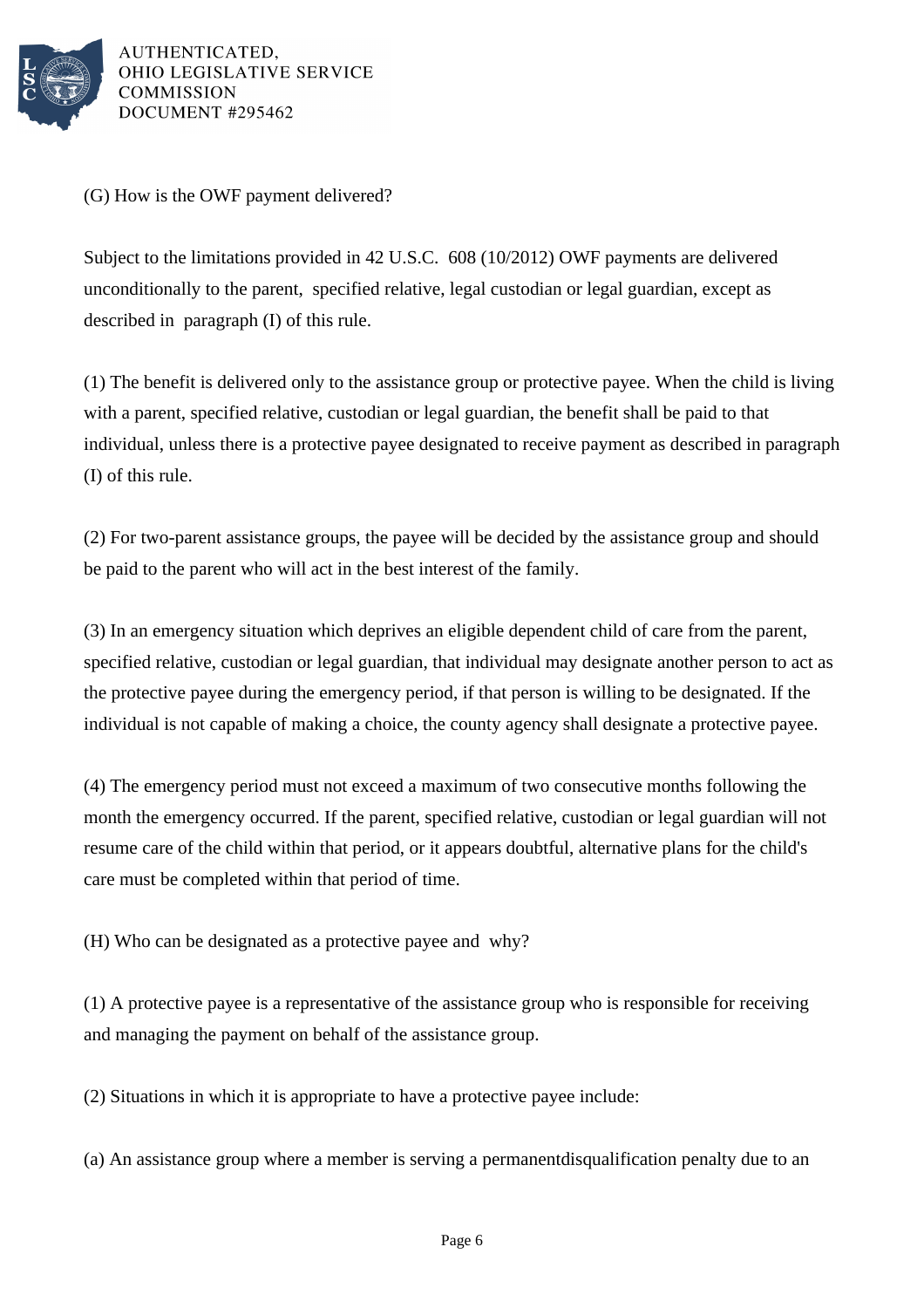

intentional program violation under the former aid to families with dependent children program.

(b) The assistance group with a minor parent or pregnant minor, as described in section 5107.24 of the Revised Code. The protective payment continues until the minor marries, turns eighteen years of age, or the adult parent, specified relative, custodian or legal guardian cannot or will not continue as the protective payee. Protective payments are not required for a minor residing in an adult-supervised supportive living arrangement as described in section 5107.24 of the Revised Code.

(c) The assistance group has a money mismangement situation which means a demonstrated inability to manage funds. A determination of mismanagement shall not be made solely on the fact that bills are not paid in a timely manner. The following are examples of money mismanagement situations and are not all inclusive:

(i) Payments received by the parent, specified relative, custodian or legal guardian have not been or are not currently used in the best interest of the child.

(ii) The parent, specified relative, custodian or legal guardian has misused funds to the extent that allowing that individual to manage the OWF grant is a threat to the health and safety of the child(ren).

(3) The selection of the protective payee shall be made by the assistance group or the county agency with participation and consent from the assistance group. The protective payee may be a relative or friend of the assistance group, an agency providing protective services or a member of the assistance group. If no protective payee can be located, the disqualified member or minor parent can continue to receive the benefits in their name.

The following individuals are excluded from serving as a protective payee:

(a) A county agency director;

(b) The eligibility determiner for the assistance group;

(c) Any county agency employee responsible for any fiscal aspects of the assistance group;